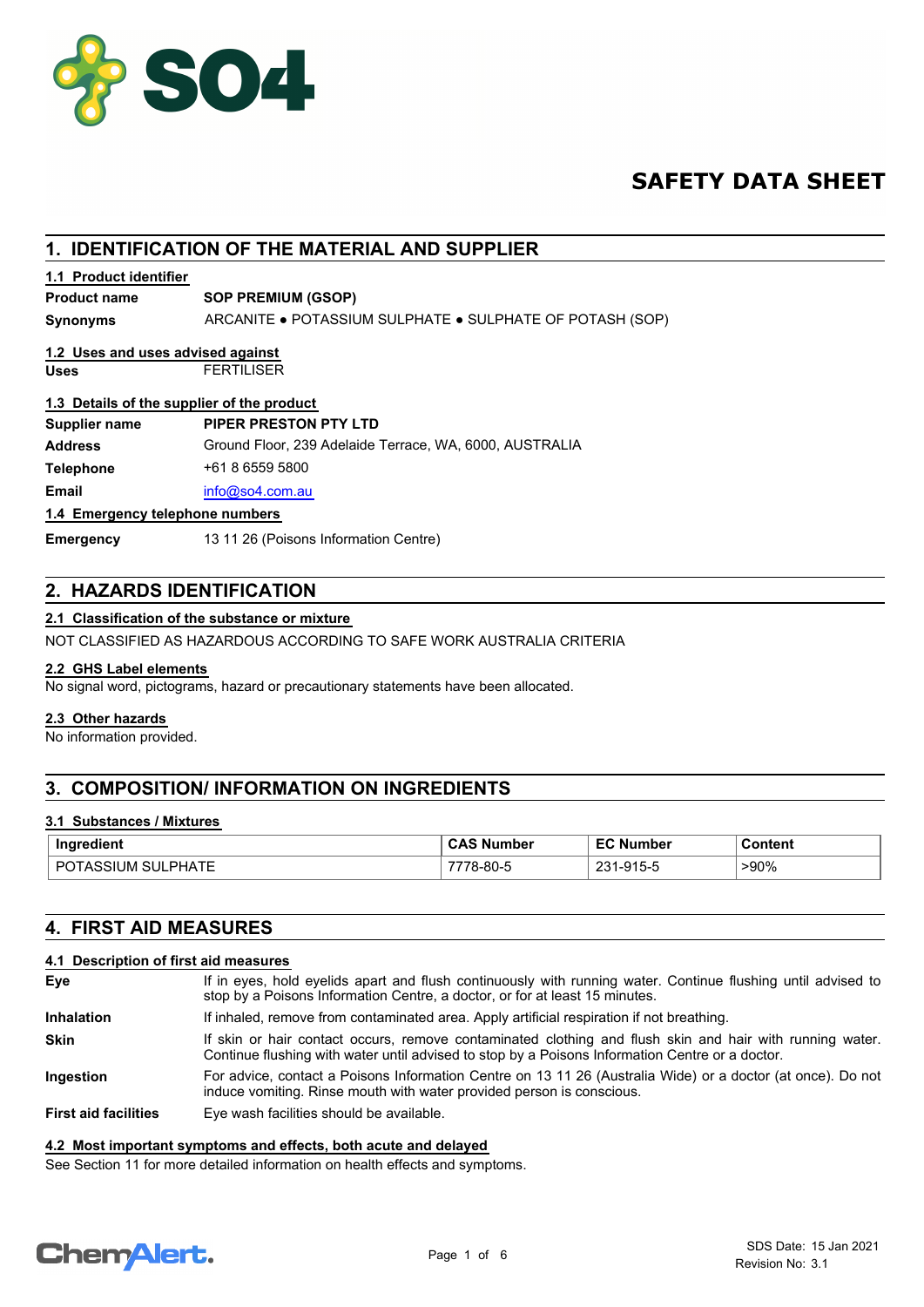### **4.3 Immediate medical attention and special treatment needed**

Treat symptomatically.

## **5. FIRE FIGHTING MEASURES**

### **5.1 Extinguishing media**

Use an extinguishing agent suitable for the surrounding fire.

### **5.2 Special hazards arising from the substance or mixture**

Non flammable. May evolve toxic gases (sulphur oxides, potassium oxides) when heated to decomposition.

### **5.3 Advice for firefighters**

No fire or explosion hazard exists. Toxic gases may be evolved in a fire situation.

#### **5.4 Hazchem code**

None allocated.

## **6. ACCIDENTAL RELEASE MEASURES**

### **6.1 Personal precautions, protective equipment and emergency procedures**

Wear Personal Protective Equipment (PPE) as detailed in section 8 of the SDS. Ventilate area where possible.

#### **6.2 Environmental precautions**

Prevent product from entering drains and waterways.

# **6.3 Methods of cleaning up**

Contain spillage, then collect and place in suitable containers for disposal. Avoid generating dust.

### **6.4 Reference to other sections**

See Sections 8 and 13 for exposure controls and disposal.

## **7. HANDLING AND STORAGE**

### **7.1 Precautions for safe handling**

Before use carefully read the product label. Use of safe work practices are recommended to avoid eye or skin contact and inhalation. Observe good personal hygiene, including washing hands before eating. Prohibit eating, drinking and smoking in contaminated areas.

## **7.2 Conditions for safe storage, including any incompatibilities**

Store in a cool, dry, well ventilated area, removed from moisture, incompatible substances and foodstuffs. Ensure packages are adequately labelled, protected from physical damage and sealed when not in use. Do not allow to come in contact with water, either from rain, condensation or the surface on which stored. Bagged fertilisers should be stored under cover and out of direct sunlight (which degrades woven polypropylene packs). If stored in the open, do so for short periods only, and cover with a tarpaulin. If stacking is necessary, bulk bags should be stored in a stable manner, preferably in a pyramidal style. Bulk bags should not be stacked more than two high for bags containing 1 000 kg or more, or more than four high for bags containing up to 500 kg. The Pallet Capacity Rating (design weight) should not be exceeded on the bottom tier for other packs. High stacking should be avoided as pressure promotes caking. Store away from farm chemicals, e.g. insecticides, fungicides and herbicides.

### **7.3 Specific end uses**

No information provided.

## **8. EXPOSURE CONTROLS / PERSONAL PROTECTION**

## **8.1 Control parameters**

### **Exposure standards**

No exposure standards have been entered for this product.

### **Biological limits**

No biological limit values have been entered for this product.

## **8.2 Exposure controls**

Avoid inhalation. Use in well ventilated areas. Use appropriate safe working procedures to reduce the potential for an inhalation hazard. **Engineering controls**

# **ChemAlert.**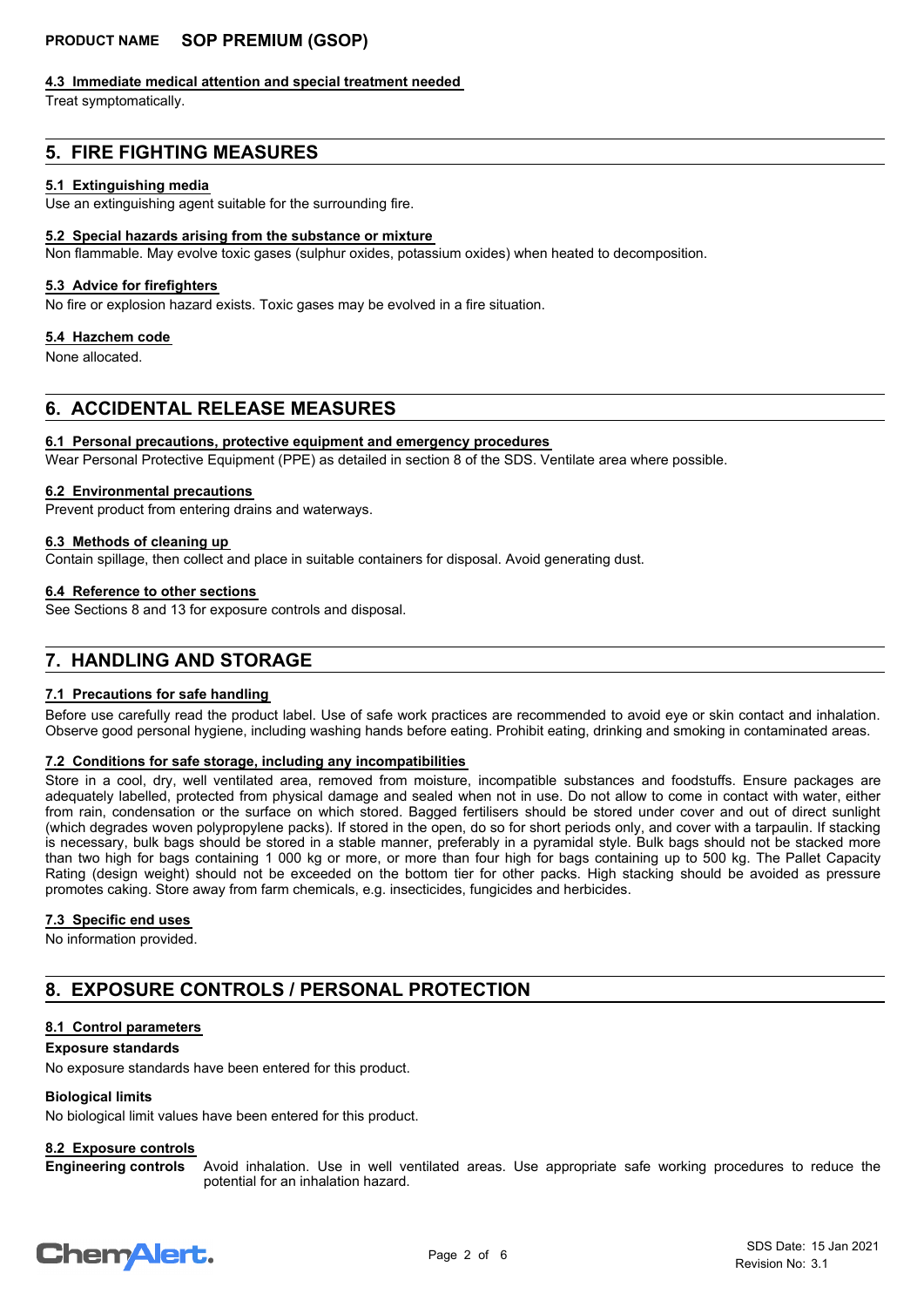| ۰.<br>۰. |
|----------|
|----------|

| Eye / Face  | At high dust levels, wear dust-proof goggles.                              |
|-------------|----------------------------------------------------------------------------|
| Hands       | With prolonged use, wear PVC or rubber gloves.                             |
| Bodv        | At high dust levels, wear coveralls.                                       |
| Respiratory | Where an inhalation risk exists, wear a Class P1 (Particulate) respirator. |
|             |                                                                            |

## **9. PHYSICAL AND CHEMICAL PROPERTIES**

### **9.1 Information on basic physical and chemical properties**

| Appearance                       | WHITE TO OFF-WHITE CRYSTALLINE POWDER            |
|----------------------------------|--------------------------------------------------|
| Odour                            | <b>ODOURLESS</b>                                 |
| <b>Flammability</b>              | <b>NON FLAMMABLE</b>                             |
| <b>Flash point</b>               | <b>NOT RELEVANT</b>                              |
| <b>Boiling point</b>             | $1689^{\circ}$ C                                 |
| <b>Melting point</b>             | $1067^{\circ}$ C                                 |
| <b>Evaporation rate</b>          | <b>NOT AVAILABLE</b>                             |
| рH                               | 6 to 8 $(5%$ solution)                           |
| Vapour density                   | <b>NOT AVAILABLE</b>                             |
| <b>Relative density</b>          | <b>NOT AVAILABLE</b>                             |
| <b>Solubility (water)</b>        | 10 g/100 mL @ 20°C                               |
| Vapour pressure                  | NOT AVAILABLE                                    |
| <b>Upper explosion limit</b>     | <b>NOT RELEVANT</b>                              |
| Lower explosion limit            | <b>NOT RELEVANT</b>                              |
| <b>Partition coefficient</b>     | <b>NOT AVAILABLE</b>                             |
| <b>Autoignition temperature</b>  | <b>NOT AVAILABLE</b>                             |
| <b>Decomposition temperature</b> | <b>NOT AVAILABLE</b>                             |
| <b>Viscosity</b>                 | <b>NOT AVAILABLE</b>                             |
| <b>Explosive properties</b>      | <b>NOT EXPLOSIVE</b>                             |
| <b>Oxidising properties</b>      | <b>NON OXIDISING</b>                             |
| <b>Odour threshold</b>           | <b>NOT AVAILABLE</b>                             |
| 9.2 Other information            |                                                  |
| <b>Bulk density</b>              | 1.2 tonnes/m3 (loose) and 1.4 tonnes/m3 (tapped) |
| <b>Particle Size</b>             | Particle size of 90% (±5%) between 2.0 and 4.0mm |

## **10. STABILITY AND REACTIVITY**

### **10.1 Reactivity**

Carefully review all information provided in sections 10.2 to 10.6.

### **10.2 Chemical stability**

Stable under recommended conditions of storage.

## **10.3 Possibility of hazardous reactions**

Polymerization is not expected to occur.

## **10.4 Conditions to avoid**

Avoid heat, sparks, open flames and other ignition sources.

## **10.5 Incompatible materials**

Incompatible with oxidising agents (e.g. hypochlorites) and acids (e.g. nitric acid).

## **10.6 Hazardous decomposition products**

May evolve toxic gases (sulphur oxides, potassium oxides) when heated to decomposition.

## **11. TOXICOLOGICAL INFORMATION**

## **11.1 Information on toxicological effects**

Acute toxicity This product is expected to be of low toxicity. Based on available data, the classification criteria are not met.

# **ChemAlert.**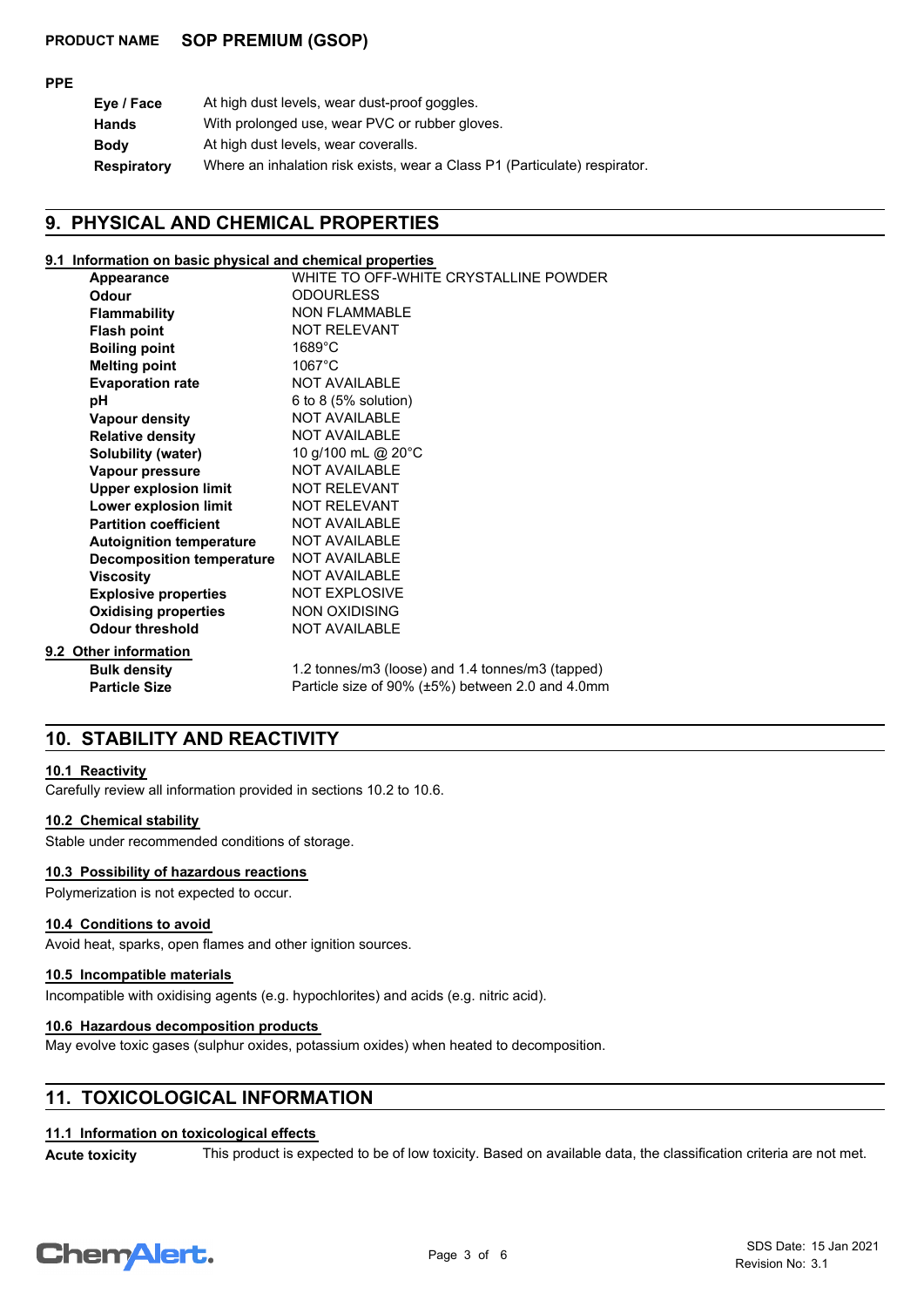### **Information available for the ingredients:**

| Ingredient                         |                                                                       | Oral LD50        | <b>Dermal LD50</b> | <b>Inhalation LC50</b> |
|------------------------------------|-----------------------------------------------------------------------|------------------|--------------------|------------------------|
| POTASSIUM SULPHATE                 |                                                                       | 6600 mg/kg (rat) | $- -$              | $\qquad \qquad$        |
| <b>Skin</b>                        | Contact may result in mechanical irritation, redness and rash.        |                  |                    |                        |
| Eye                                | Contact may result in mechanical irritation, lacrimation and redness. |                  |                    |                        |
| <b>Sensitisation</b>               | Not classified as causing skin or respiratory sensitisation.          |                  |                    |                        |
| <b>Mutagenicity</b>                | Not classified as a mutagen.                                          |                  |                    |                        |
| Carcinogenicity                    | Not classified as a carcinogen.                                       |                  |                    |                        |
| Reproductive                       | Not classified as a reproductive toxin.                               |                  |                    |                        |
| STOT - single<br>exposure          | Not classified as causing organ damage from single exposure.          |                  |                    |                        |
| <b>STOT - repeated</b><br>exposure | Not classified as causing organ damage from repeated exposure.        |                  |                    |                        |
| <b>Aspiration</b>                  | Not classified as causing aspiration.                                 |                  |                    |                        |

## **12. ECOLOGICAL INFORMATION**

### **12.1 Toxicity**

No information provided.

## **12.2 Persistence and degradability**

Not applicable for inorganic substances.

### **12.3 Bioaccumulative potential**

No information provided.

## **12.4 Mobility in soil**

No information provided.

## **12.5 Other adverse effects**

No information provided.

## **13. DISPOSAL CONSIDERATIONS**

## **13.1 Waste treatment methods**

Collect without generating dust. Place in clean, sealed containers and dispose of to an approved landfill site. Contact the manufacturer/supplier for additional information (if required). **Waste disposal**

Legislation **Dispose of in accordance with relevant local legislation.** 

## **14. TRANSPORT INFORMATION**

## **NOT CLASSIFIED AS A DANGEROUS GOOD BY THE CRITERIA OF THE ADG CODE, IMDG OR IATA**

|                                     | <b>LAND TRANSPORT (ADG)</b> | <b>SEA TRANSPORT (IMDG / IMO)</b> | AIR TRANSPORT (IATA / ICAO) |
|-------------------------------------|-----------------------------|-----------------------------------|-----------------------------|
| 14.1 UN Number                      | None allocated.             | None allocated.                   | None allocated.             |
| 14.2 Proper<br><b>Shipping Name</b> | None allocated.             | None allocated.                   | None allocated.             |
| 14.3 Transport<br>hazard class      | None allocated.             | None allocated.                   | None allocated.             |
| 14.4 Packing Group                  | None allocated.             | None allocated.                   | None allocated.             |

## **14.5 Environmental hazards**

Not a Marine Pollutant.

**14.6 Special precautions for user**

**Hazchem code** None allocated.

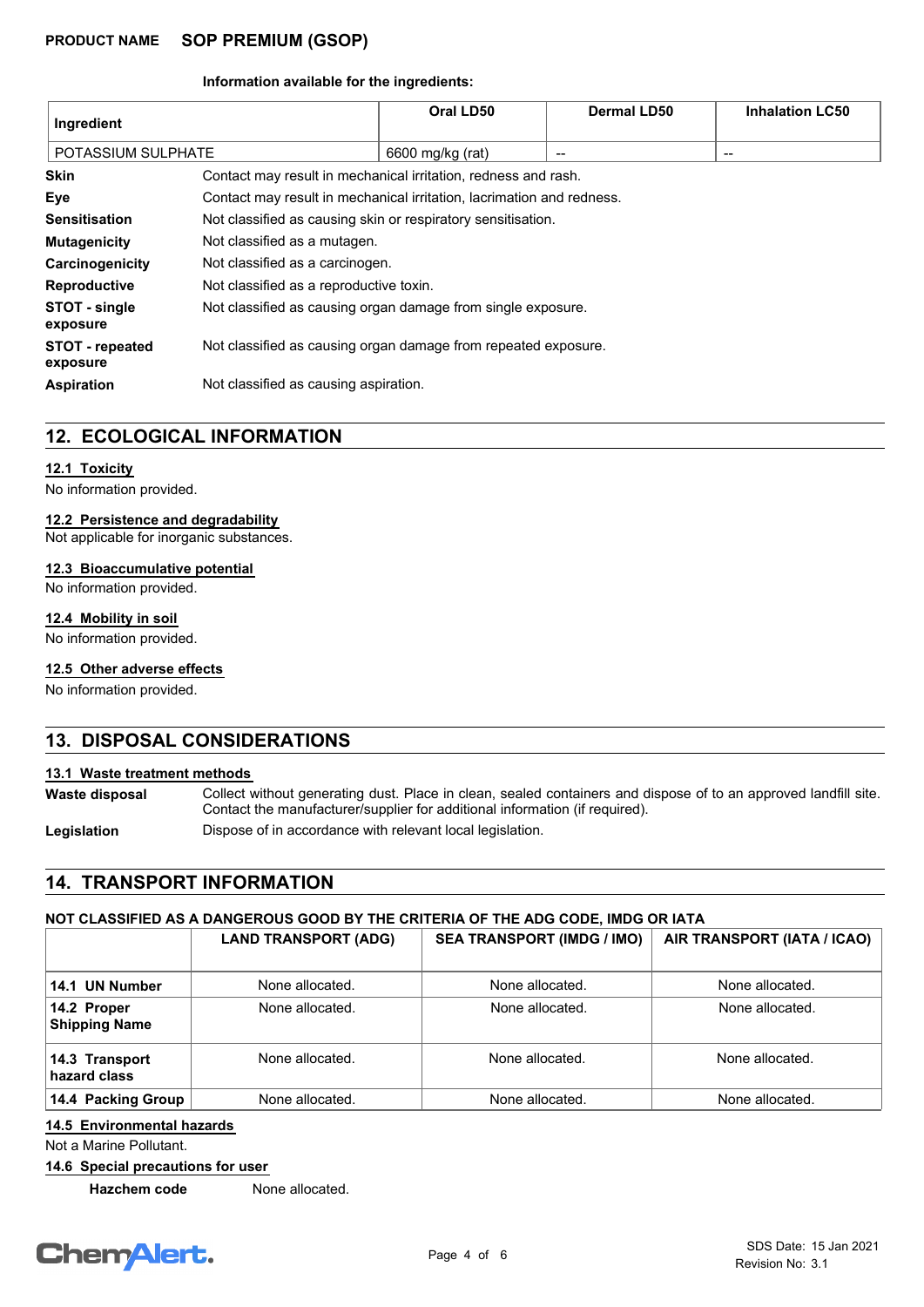# **15. REGULATORY INFORMATION**

| 15.1 Safety, health and environmental regulations/legislation specific for the substance or mixture |                                                                                                                                                                    |  |  |
|-----------------------------------------------------------------------------------------------------|--------------------------------------------------------------------------------------------------------------------------------------------------------------------|--|--|
| <b>Poison schedule</b>                                                                              | A poison schedule number has not been allocated to this product using the criteria in the Standard for the<br>Uniform Scheduling of Medicines and Poisons (SUSMP). |  |  |
| <b>Classifications</b>                                                                              | Safework Australia criteria is based on the Globally Harmonised System (GHS) of Classification and<br>Labelling of Chemicals.                                      |  |  |
| <b>Inventory listings</b>                                                                           | <b>AUSTRALIA: AIIC (Australian Inventory of Industrial Chemicals)</b><br>All components are listed on AIIC, or are exempt.                                         |  |  |

# **16. OTHER INFORMATION**

| <b>Additional information</b> | PERSONAL PROTECTIVE EQUIPMENT GUIDELINES:<br>The recommendation for protective equipment contained within this report is provided as a guide<br>only. Factors such as form of product, method of application, working environment, quantity used,<br>product concentration and the availability of engineering controls should be considered before final<br>selection of personal protective equipment is made. |                                                                                                                                                                                                                                                                                                                                                                                                                                                                                                                                                                                                                                                                                                                                                                                                                                                                                                                                                                                                                                                                  |  |  |
|-------------------------------|------------------------------------------------------------------------------------------------------------------------------------------------------------------------------------------------------------------------------------------------------------------------------------------------------------------------------------------------------------------------------------------------------------------|------------------------------------------------------------------------------------------------------------------------------------------------------------------------------------------------------------------------------------------------------------------------------------------------------------------------------------------------------------------------------------------------------------------------------------------------------------------------------------------------------------------------------------------------------------------------------------------------------------------------------------------------------------------------------------------------------------------------------------------------------------------------------------------------------------------------------------------------------------------------------------------------------------------------------------------------------------------------------------------------------------------------------------------------------------------|--|--|
|                               |                                                                                                                                                                                                                                                                                                                                                                                                                  | <b>HEALTH EFFECTS FROM EXPOSURE:</b><br>It should be noted that the effects from exposure to this product will depend on several factors<br>including: form of product; frequency and duration of use; quantity used; effectiveness of control<br>measures; protective equipment used and method of application. Given that it is impractical to<br>prepare a report which would encompass all possible scenarios, it is anticipated that users will<br>assess the risks and apply control methods where appropriate.                                                                                                                                                                                                                                                                                                                                                                                                                                                                                                                                            |  |  |
| <b>Abbreviations</b>          | <b>ACGIH</b><br>CAS#<br><b>CNS</b><br>EC No.<br><b>EMS</b><br><b>GHS</b><br><b>GTEPG</b><br><b>IARC</b><br>LC50<br>LD50<br>mg/m <sup>3</sup><br><b>OEL</b><br>pH<br>ppm<br><b>STEL</b><br>STOT-RE<br>STOT-SE<br><b>SUSMP</b><br>SWA<br><b>TLV</b><br><b>TWA</b>                                                                                                                                                  | American Conference of Governmental Industrial Hygienists<br>Chemical Abstract Service number - used to uniquely identify chemical compounds<br>Central Nervous System<br>EC No - European Community Number<br>Emergency Schedules (Emergency Procedures for Ships Carrying Dangerous<br>Goods)<br><b>Globally Harmonized System</b><br>Group Text Emergency Procedure Guide<br>International Agency for Research on Cancer<br>Lethal Concentration, 50% / Median Lethal Concentration<br>Lethal Dose, 50% / Median Lethal Dose<br>Milligrams per Cubic Metre<br>Occupational Exposure Limit<br>relates to hydrogen ion concentration using a scale of 0 (high acidic) to 14 (highly<br>alkaline).<br>Parts Per Million<br>Short-Term Exposure Limit<br>Specific target organ toxicity (repeated exposure)<br>Specific target organ toxicity (single exposure)<br>Standard for the Uniform Scheduling of Medicines and Poisons<br>Safe Work Australia<br><b>Threshold Limit Value</b><br>Time Weighted Average                                                   |  |  |
| <b>Report status</b>          |                                                                                                                                                                                                                                                                                                                                                                                                                  | This document has been compiled by RMT on behalf of the manufacturer, importer or supplier of the<br>product and serves as their Safety Data Sheet ('SDS').<br>It is based on information concerning the product which has been provided to RMT by the<br>manufacturer, importer or supplier or obtained from third party sources and is believed to represent<br>the current state of knowledge as to the appropriate safety and handling precautions for the product<br>at the time of issue. Further clarification regarding any aspect of the product should be obtained<br>directly from the manufacturer, importer or supplier.<br>While RMT has taken all due care to include accurate and up-to-date information in this SDS, it does<br>not provide any warranty as to accuracy or completeness. As far as lawfully possible, RMT accepts<br>no liability for any loss, injury or damage (including consequential loss) which may be suffered or<br>incurred by any person as a consequence of their reliance on the information contained in this SDS. |  |  |

# **Chemalert.**